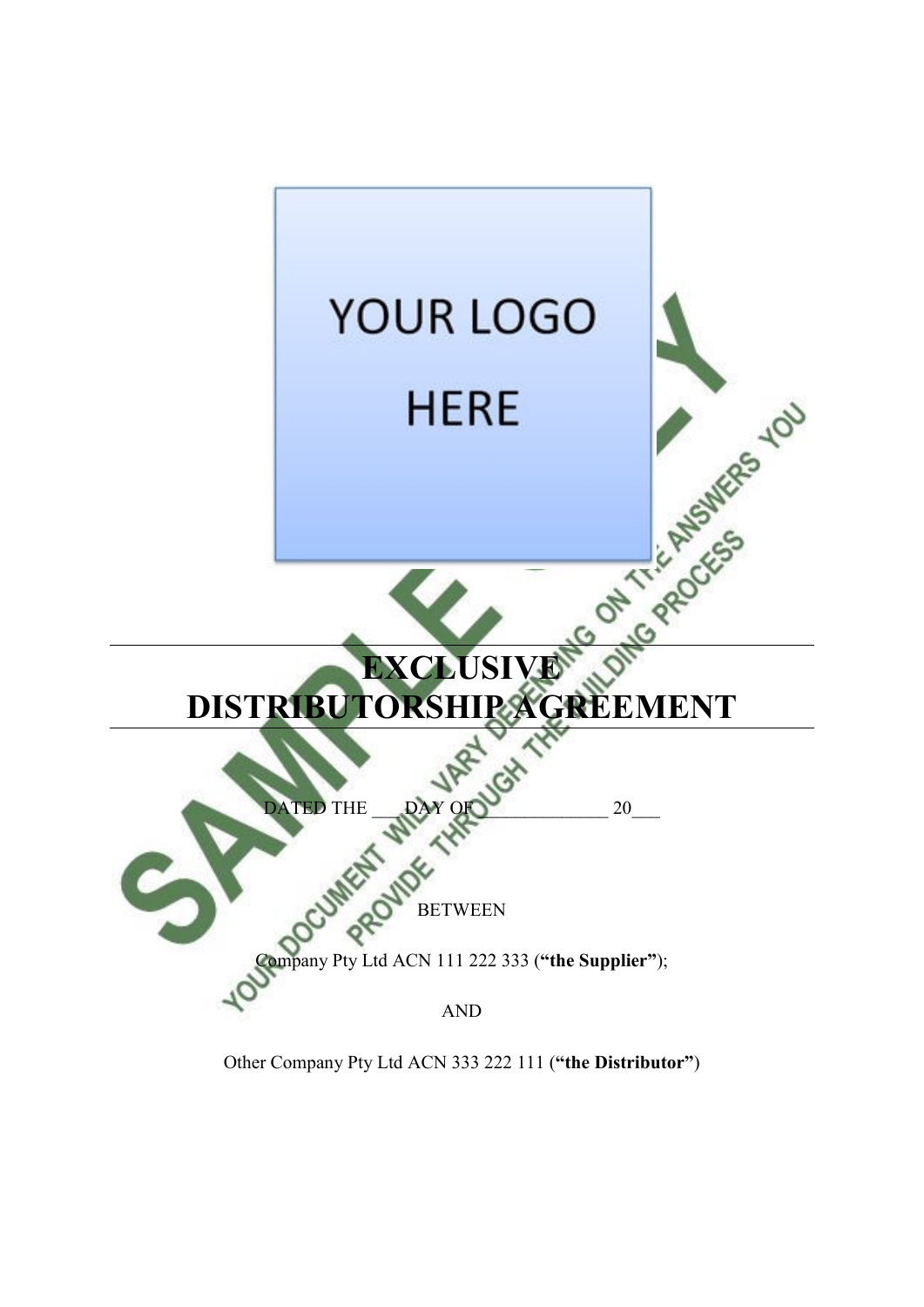## **DISTRIBUTORSHIP AGREEMENT**

## **(EXCLUSIVE)**

### THIS AGREEMENT MADE ON THE **DAY OF 20**

- **BETWEEN Company Pty Ltd ACN 111 222 333** 1 Sydney Street Sydney 2000 in New South Wales (**the "Supplier"**);
- **AND: Other Company Pty Ltd ACN 333 222 111** 1 Brisbane Street Brisbane 7000 in New South Wales **(the "Distributor"**).

### **RECITALS**

- A. The Supplier is the manufacturer and seller of the Products which it markets and through various distributors.
- **B.** The Supplier and the Distributor (the "Parties") have agreed to enter into this agreement for the purpose of establishing an exclusive supply and distribution agreement between them for the Products in the territory (the "Territory") described<br>in Item - The Territory of Schedule A.<br>ARTIES AGREE AS FOLLOWS<br>DEFINITIONS<br>n this Agreement the following in Item - The Territory of Schedule A.

### **THE PARTIES AGREE AS FOLLOWS**

### **1. DEFINITIONS**

1.1 In this Agreement the following words and phrases mean:

**"Agreement"** means this Distribution Agreement and includes all amendments or variations to this Agreement.

**"Additional Clauses"** means the clauses set out in Schedule D.

**"Approval"** means all permits, licences or approvals required from time to time to sell or distribute the Products in the Territory.

**"Confidential Information"** means all of the following: (a) the trade secrets of any Party; (b) the names of all past, present, and prospective Consumers, including all records regarding Products sold or supplied to them; (c) the names of all past, present, and prospective employees of such Party; (d) the Party's past, present, and prospective systems, methods and procedures used in the operation of such Party's business; (e) any other oral, written, electronic and/or recorded information of any Party's business, products, financial condition, operations, assets or liabilities; (f) any documentary information that is marked "Confidential", "Private", "Secret", "In Confidence" or "Not to be disclosed"; (g) all notes,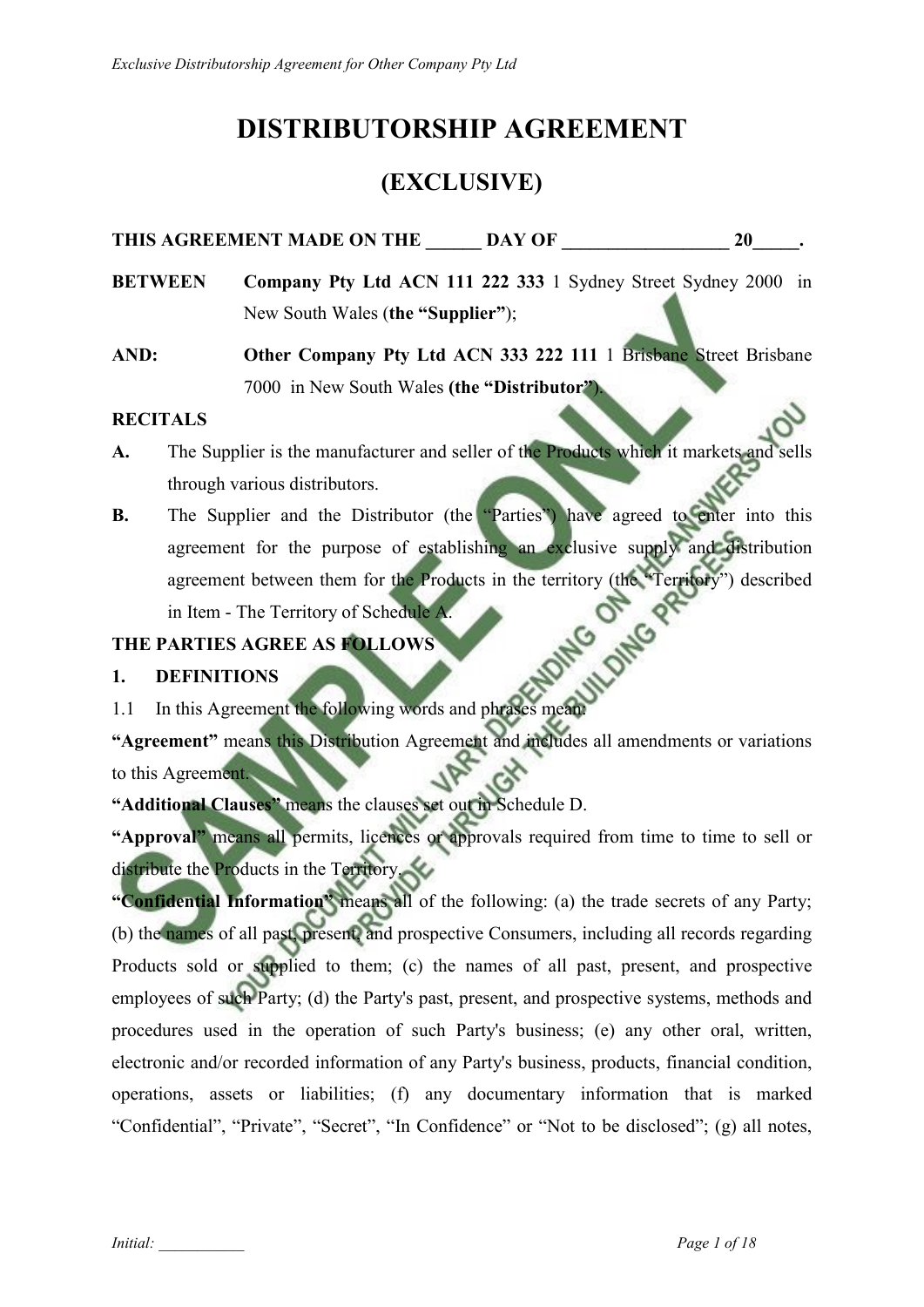analyses, summaries, compilations, studies projections, forecasts budgets, price list or records of any Party that is marked confidential or which by its nature is confidential.

Confidential Information *excludes* information (a) generally available in the industry other than as a result of a wrongful disclosure, (b) independently acquired or developed by a Party without breach of this Agreement, or (c) available to a Party on a non-confidential basis from a third person not bound by any confidentiality agreement or fiduciary obligation owed to the other Party.

**"Consumer"** means any person who purchases or may purchase any Products for use within the Territory.

**"Deliver/Delivery"** means delivery of the Products to the Distributor's nominated warehouse in the Territory.

**"Dollars"** means Australian Dollars.

**"Distributorship"** means this distributorship relationship between the Parties.

**"GST"** means Goods and Services Tax as defined under the GST Act.

"GST Act" means *A New Tax System (Goods and Services Tax) Act 1999* 

**"Intellectual Property"** includes but is not limited to copyright, trade marks, designs, patents, processes and all other intellectual property that is capable of legal protection, regardless of whether such legal protection has been formally obtained.

**"Invoice"** means a tax invoice that complies with the GST laws.

**"Law"** means all applicable statutes, Acts, rules, regulations and by-laws current in the Territory together with all amendments and replacing laws.

**"Material Breach"** means any of the following:

(a) any breach of a clause that is described as an essential term;

(b) any breach of a clause that is capable of rectification and the Party in breach has failed to rectify within 14 days after being requested so to do by the other Party.

**"Merchantable"** means saleable in the Territory under its Product description at its market price or, if applicable, fit for its ordinary purpose.

**"New Products"** means all new products of whatever kind that the Supplier introduces as part of its overall range of Products available for sale in the Territory and also includes all enhancements, upgrades, new versions and/or replacements of any of the Products and/or newly developed products of the Supplier.

**"Notice"** means a notice in writing including those sent by facsimile, letter, email and telex and conveyed in accordance with this Agreement.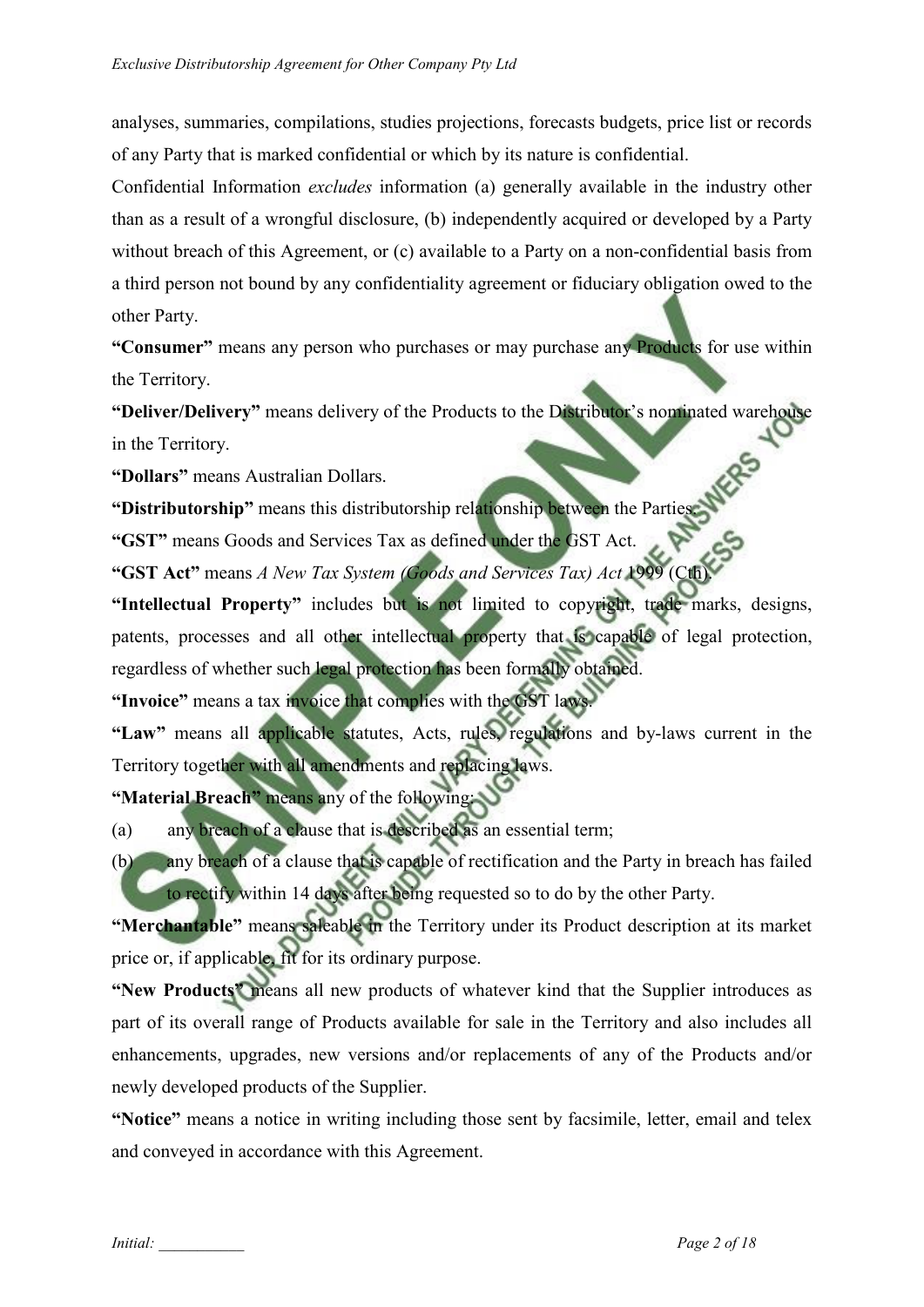**"Order"** means an Order placed by the Distributor on the Supplier for any of the Products which Order must be in the form from time to time specified by the Supplier. The Order must include details of the Products' description, the quantity ordered, the price per item in Dollars, the total price in Dollars, the requested time for Delivery and such other information as the Parties may reasonably require.

**"Party/Parties"** means the Parties to this Agreement and includes their lawful successors and assigns. Any reference to a party will include, where applicable, any subsidiary controlled by a Party or by the same persons who control that Party.

**"Person"** includes any body that is recognised at Law in the Territory whether it be a natural person, an entity or corporation.

**"Products"** includes all the products listed in Schedule B and all Spare Parts and components of the Products. Products include all New Products and Samples.

**"Quarterly"** means a period of 3 months.

**"Samples"** includes supplies of the Products (which includes New Products) for promotional purposes and all other promotion materials having regard to the then current and anticipated Consumer market in the Territory.

**"Spare Parts"** means all parts or components of the Products which are capable of being replaced in order to repair or maintain any of the Products.

**"Territory"** means the Territory described in Item - The Territory of Schedule A.

**"Term"** means the period commencing from the date hereof and set out in Item - The Term of Schedule A, unless this Agreement is terminated by either Party during that period, in which case the Term will expire on the date of such termination. The Term also includes all extensions of the Term and all such other periods as the Parties may in writing agree.

**"Year"** means each period of 12 months during the Term, the first Year commencing on the date hereof and expiring on the day before the anniversary of the date hereof.

## **2. INTERPRETATION AND ADDITIONAL CLAUSES**

- 2.1 Words importing any genders include all genders including the neuter gender.
- 2.2 Words importing the singular include the plural and vice versa.
- 2.3 The Parties agree that the Additional Clauses will each be expressed terms of this Agreement. To the extent there is any inconsistency between clauses in this Agreement and the Additional Clauses the Parties agree that to the extent only of that inconsistency the inconsistent clauses in this Agreement shall not apply.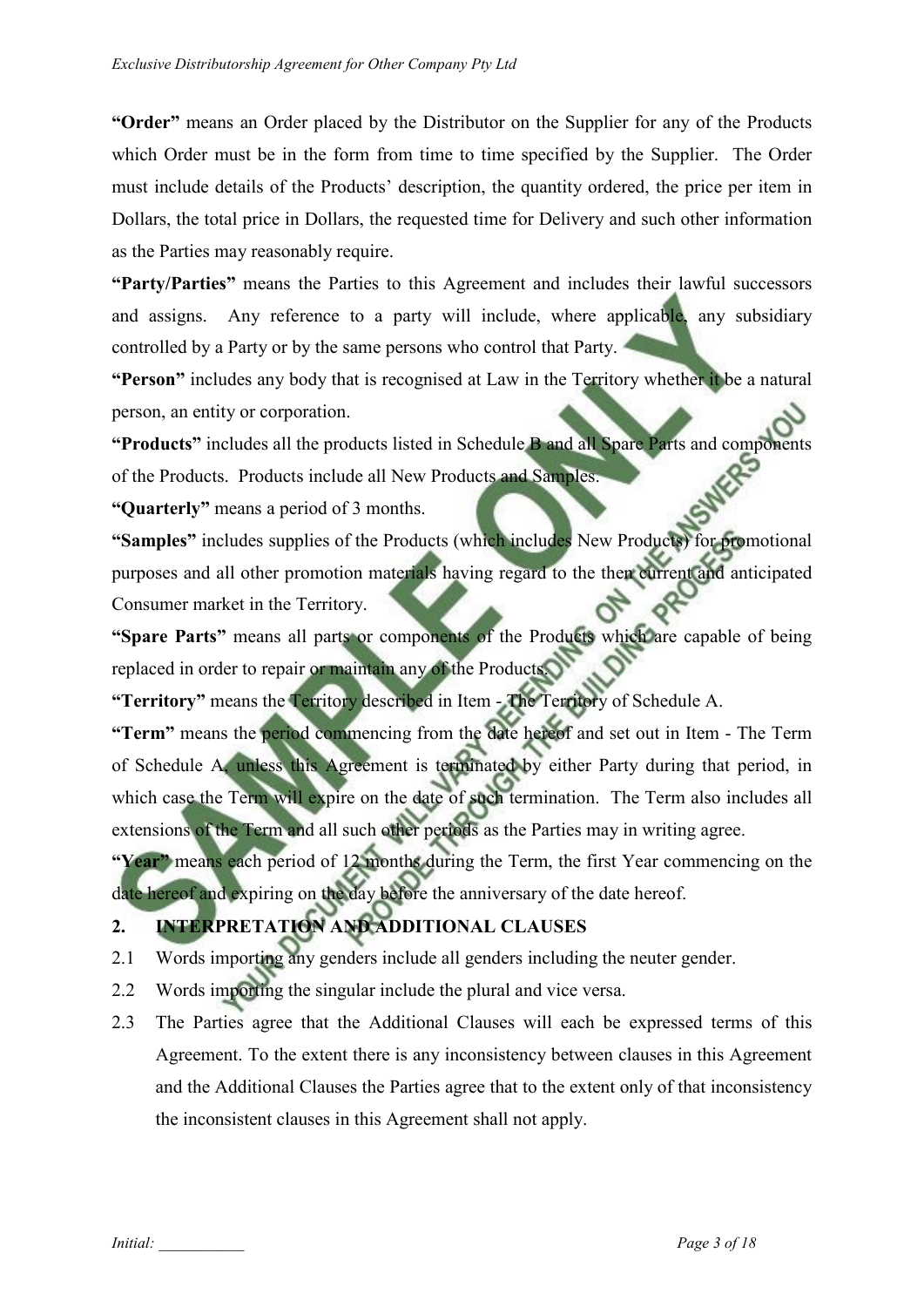### **3. APPOINTMENT AND TERM**

- 3.1 The Supplier appoints the Distributor, and the Distributor accepts its appointment, as the exclusive distributor of the Products for the Term in the Territory on and subject to the rights and obligations of the parties as set out in the clauses in this Agreement and where applicable in the Additional Clauses.
- 3.2 During the Term the Distributor will, for so long as it has the right to be the exclusive distributor in the Territory, have the sole and exclusive right to market, sell, distribute and promote the Products in the Territory.
- 3.3 During the Term, each Party promises to act reasonably and in good faith towards the other and provide to the other on request all reasonable assistance in promoting the sale of the Products in the Territory.
- 3.4 The Distributor may appoint sub-distributors, agents, licensees, franchisees and other representatives to market, sell and distribute the Products in the Territory or any part thereof. The Distributor is responsible for all acts and omissions of its sub-distributors, agents, licensees, franchisees and other representatives as if those acts or omissions were those of the Distributor with the intent that any such act or omission will be a breach of this Agreement by the Distributor.
- 3.5 The Supplier promises and undertakes to the Distributor that it will not, for so long as the Distributor is the exclusive distributor in the Territory, directly or indirectly (other than through the Distributor) market, sell or distribute the Products in the Territory.
- **4. NEW PRODUCTS**
- 4.1 The Supplier must promptly notify the Distributor of any New Products available to the Distributor.
- 4.2 Provided the Distributor has met all its Targets (if any specified in Schedule A), all New Products which the Supplier at its sole discretion decides to distribute, market or sell in the Territory, must first be offered to the Distributor to market and sell. If the Distributor does not agree to sell the New Products on the terms proposed by the Supplier then the Supplier may make such other arrangements as it thinks fit for the marketing and sale of the New Products in the Territory. The Distributor will be deemed not to have agreed to sell the New Products if it fails to accept the terms proposed by the Supplier within 30 days of those terms being offered to the Distributor.

### **5. INTELLECTUAL PROPERTY AND CONFIDENTIAL INFORMATION**

5.1 The Supplier is the exclusive owner of all of the Supplier's Intellectual Property in the Products. The Distributor may not challenge or dispute the Supplier's ownership of the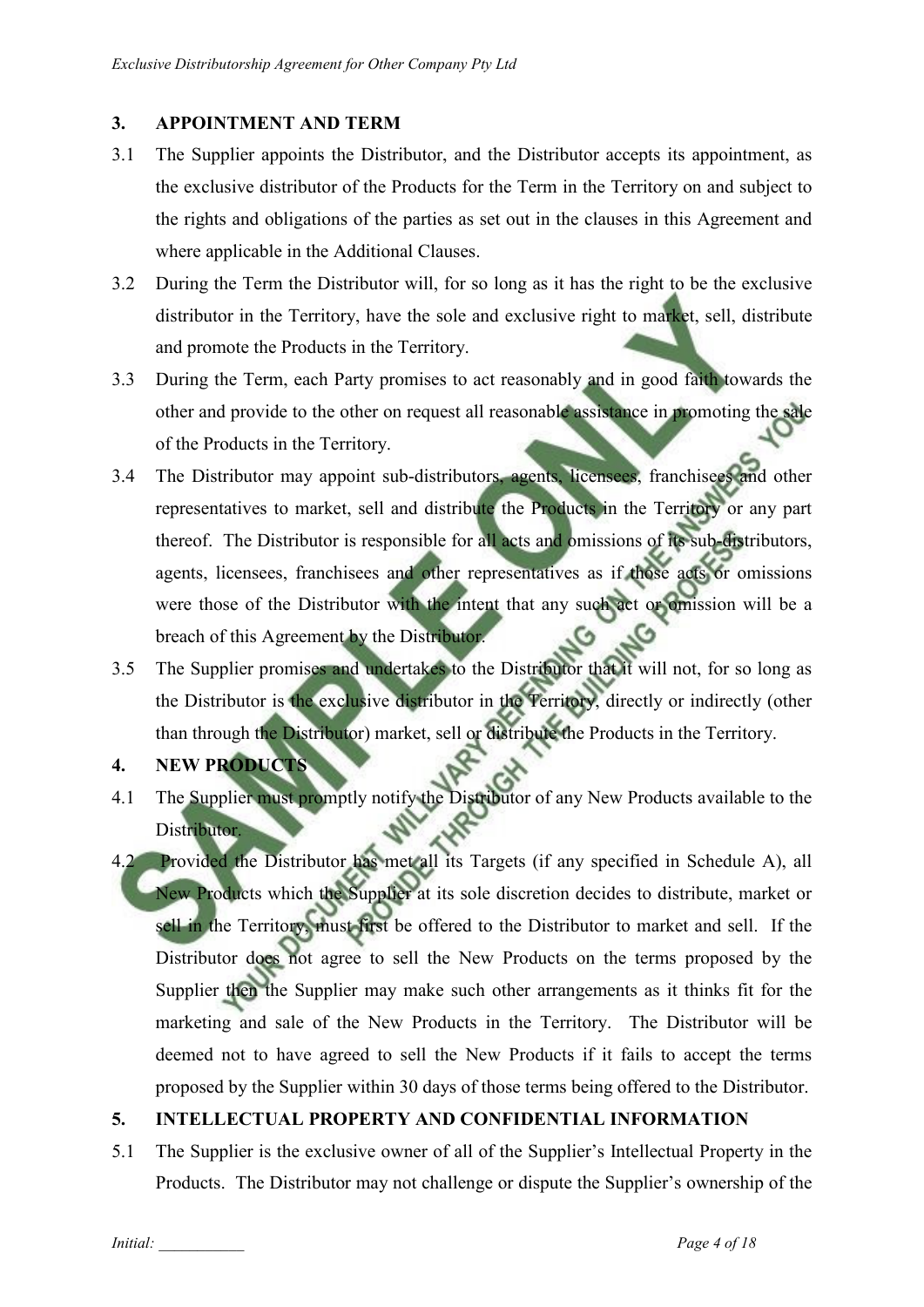Supplier's Intellectual Property. The Distributor must not do anything or omit to do anything which could detrimentally effect the ownership of the Supplier's Intellectual Property.

- 5.2 The Distributor is entitled during the Term to use the Supplier's Intellectual Property including all trade marks as it may reasonably require for the sole purpose of effectively selling, marketing and/or distributing the Products in the Territory. The Distributor must not use any of Supplier's Intellectual Property for any other purpose without the prior written consent of the Supplier.
- 5.3 Each Party undertakes not to use or disclose to any other Person or entity any of the other Party's Confidential Information and will only use such Confidential Information in good faith and for the proper purposes of this Agreement and subject to any restrictions imposed by the Party that is the provider of the Confidential Information.

### **6. SUPPLIER'S OBLIGATIONS**

- 6.1 For so long as the Distributor meets its Targets (if any specified in Schedule A) the Supplier will promptly refer to the Distributor all inquiries it receives in relation to the Products from the Territory.
- 6.2 The Supplier covenants with the Distributor that for so long as the Distributor is the exclusive distributor in the Territory it will not directly or indirectly supply the Products itself to any Person in the Territory. This is an essential term.
- 6.3 The Supplier will provide the Distributor with suitable promotional and marketing materials in relation to the Products throughout the Term. If the Distributor chooses to use these materials then by this subclause, it is licensed to do so and at no fee. The Distributor is entitled to modify, adapt and change such materials to suit its reasonable requirements for the marketing of the Products in the Territory. There is no obligation on the Supplier to modify or adapt any of the materials it provides to the Distributor.
- 6.4 The Supplier undertakes to promptly attend to the reasonable fulfilment of all Orders for the Products and their Delivery in accordance with the terms of this Agreement and subject to proper arrangements acceptable to the Supplier being made for payment. The Distributor acknowledges that the Supplier's ability to fulfil Orders is dependant on available stock of the Products Ordered.
- 6.5 The Supplier undertakes to the Distributor to endeavour to maintain sufficient quantities of the stock of the Products so as to reasonably be able to meet the Distributor's anticipated Orders having regard to forecasts provided to the Supplier by the Distributor. The Distributor acknowledges and agrees that the Supplier may at its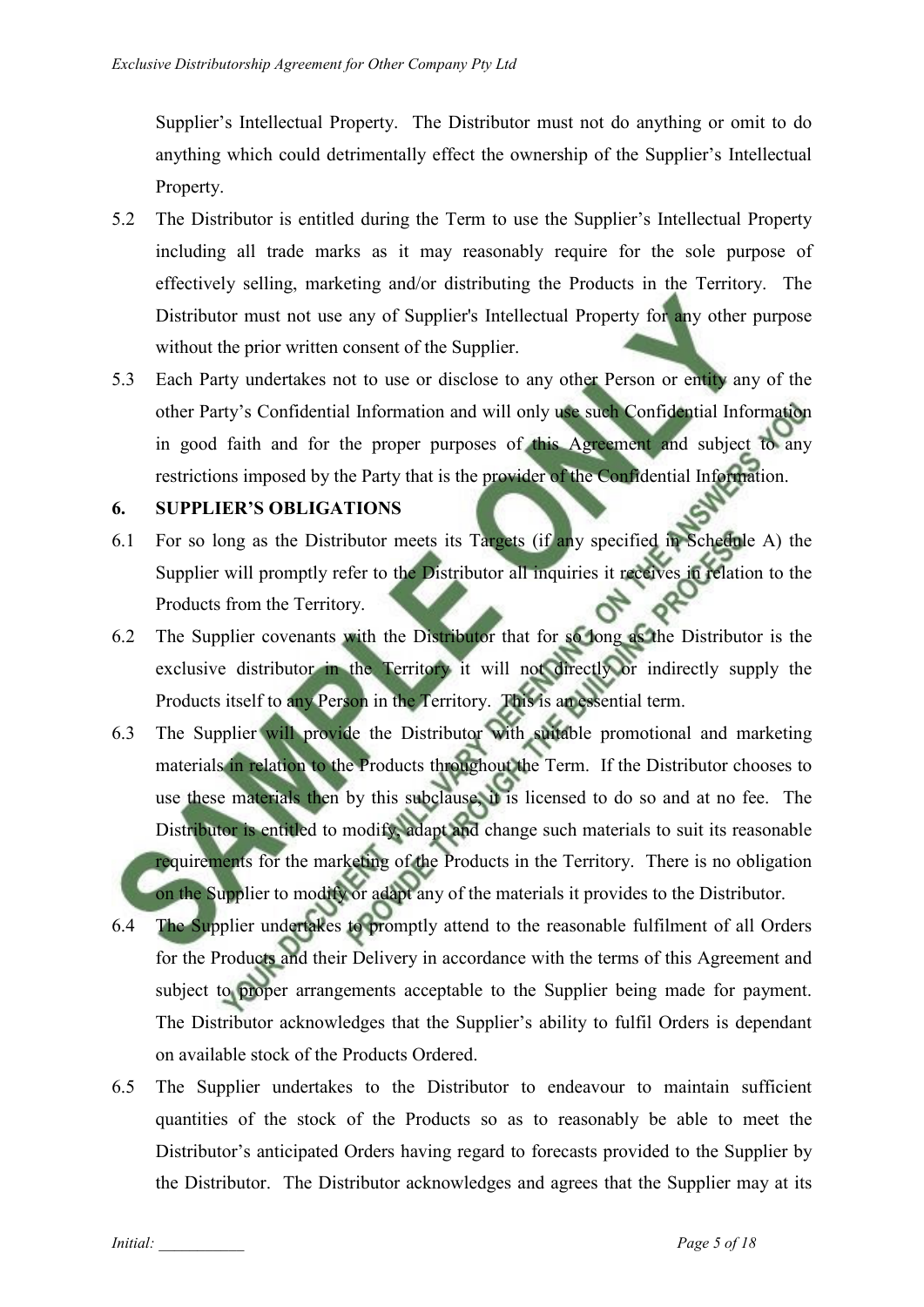sole and absolute discretion delete any Products from the Product list in Schedule B and upon the Supplier notifying the Distributor in writing of such deletion those deleted Products will cease to form part of the Products and the Distributor will have no right or entitlement to distribute those deleted Products after such notification.

6.6 The Supplier must provide all specification (if any) required for use of the Products by **Consumers** 

### **7. PRODUCT DEFECTS & GENERAL LIABILITY**

- 7.1 The Supplier warrants to the Distributor that:-
	- 7.1.1 The Products and their packaging at Delivery will be fit and Merchantable at that time and will meet and be in accordance with the Law of the Territory; and
	- 7.1.2 If the Products and/or its packaging are defective and/or not Merchantable and provided the Distributor has stored the Products in accordance with the Supplier's recommendations (if any) provided no "use by date" has expired and the Distributor has not altered, tampered with or adulterated the Products and/or its packaging then:
		- (a) The Supplier must either replace or repair or pay the cost of replacing the defective Products or at its own cost; or
		- (b) Where the defect is only in respect to the Product's packaging the Supplier may at its own cost either:

(i) require the defectively packaged Products to be freighted back to it or as it may direct at its cost and risk; or

(ii) provide replacement packaging and have the Products repackaged at its cost in the Territory.

- The Supplier warrants to the Distributor that the Products are safe for use in the Territory if the Supplier's specifications (if any) and instructions for storage installation, set up, use and/or maintenance (if any) are all followed.
- 7.1.4 The Supplier represents to the Distributor that all information on the Products including brochures, advertising materials, samples and instructions for the installation, set up, use and/or maintenance of the Products will be provided in English, are up to date and will be updated as appropriate. Furthermore that such materials do not contain any representations that are incorrect, untrue, deceptive or misleading or likely to deceive or mislead the Distributor or any Consumer.
- 7.1.5 The Supplier undertakes to the Distributor to use all reasonable commercial endeavours to support the Distributor in the sale, marketing and supply of the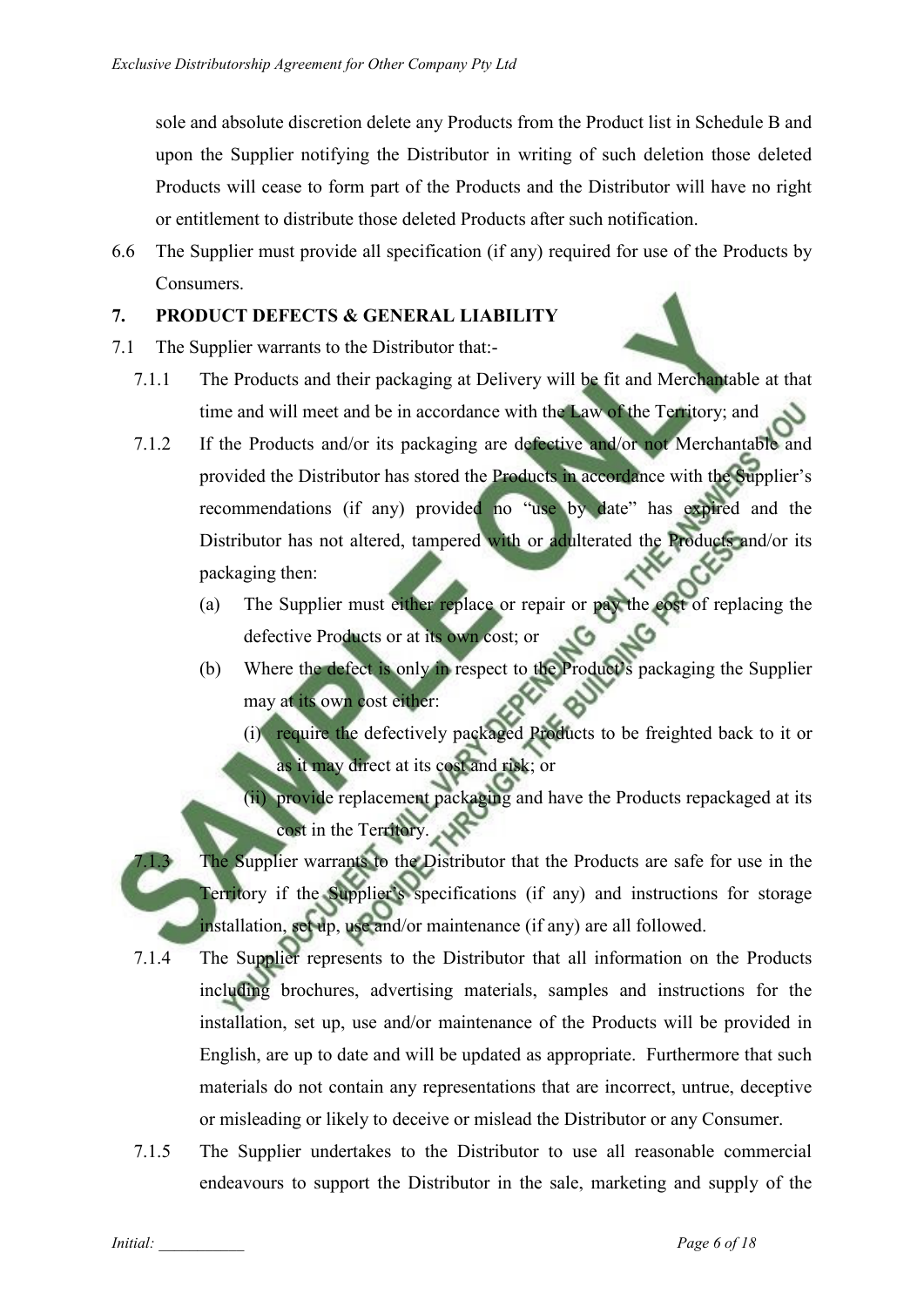Products in the Territory and will supply all Orders from the Distributor in a timely manner.

- 7.1.6 The Distributor must follow all reasonable directions and carry out all reasonable requests of the Supplier in respect of the storage, packaging and presentation of the Products. If the Distributor requests any particular packaging or presentation, the costs thereof must be borne by the Distributor. The Supplier may at its discretion require prepayment by the Distributor of this cost as a pre-condition to such packaging and/or presentation being carried out.
- 7.2 Neither party will in the course of conducting its business engage in conduct which is misleading or deceptive or is likely to mislead or deceive and/or constitutes any breach of any Law of the Territory. This is an essential term.
- 7.3 If either Party wrongfully or improperly does anything or omits to do anything which has the effect or consequence of rendering the other Party liable to any third party or Consumer under any Law then the Party whose act or failure to act has caused such liability fully indemnifies the other against all liabilities, losses, damages and other claims that it might thereby incur.

## **8. DISTRIBUTOR'S OBLIGATIONS AND COVENANT NOT TO COMPETE**

- 8.1 The Distributor will use its best efforts to promote, market, distribute and sell the Products within the Territory so as to maximise the sale of the Products within the Territory during the Term. The Distributor must not make or publish any disparaging remarks or comments about the Products or Supplier. This is an essential term.
- 8.2 The Distributor must not distribute the Products outside of the Territory or sell or supply the Products to any other Person to sell or distribute outside the Territory without Supplier's prior written consent. This is an essential term.
- The Distributor is entitled to market the Products as it thinks fit in the Territory and may enter into such lawful agreements as it deems desirable to market and/or promote the Products in the Territory.
- 8.4 The Distributor will maintain a database of all complaints, comments or claims made to it in respect to the Products from Consumers and will provide the Supplier with these details within 21 days of being requested to do so by the Supplier. This is an essential term.
- 8.5 The Distributor will be responsible for its own storage of the Products and must comply with the Supplier's recommendations for storage.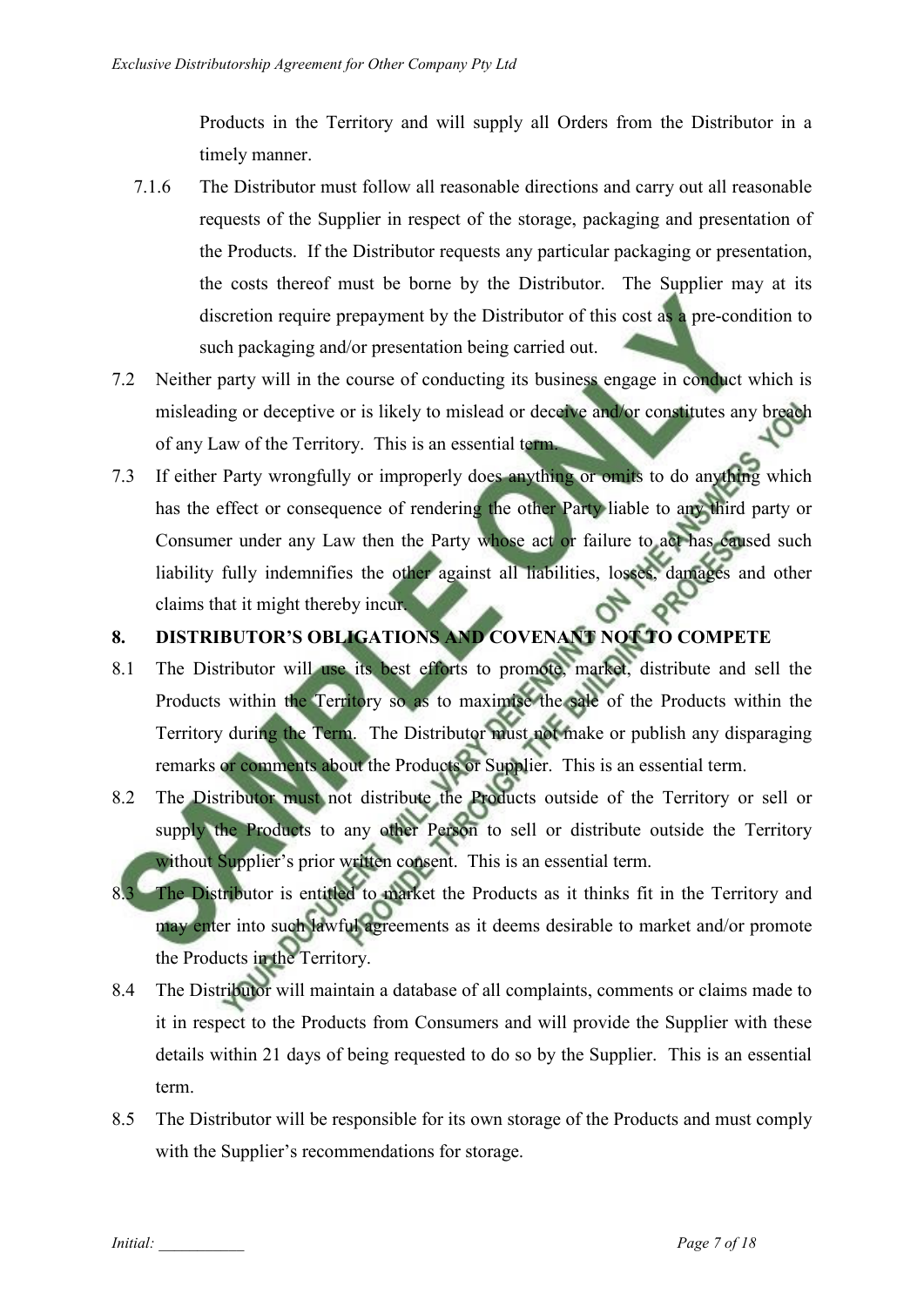- 8.6 The Distributor may use the Supplier's Intellectual Property including its trade marks for the sole purpose of advertising and marketing of the Products and in its promotional material for the Products but for no other purposes. This is an essential term.
- 8.7 The Distributor will not intentionally deface, obscure or remove from any of the Products the Supplier's trade marks or reservations of Intellectual Property. This is an essential term.
- 8.8 The Distributor is solely responsible for and must at its expense obtain all any necessary approvals, licences, permits, authorisations and certifications for the Products to enable it market and sell the Products in the Territory including, if applicable, any Australian Standards ("AS") certification and/or Australia/New Zealand Standards ("AS/NZS") certification or any other regulatory body's requirements for the sale, distribution, marketing or use of the Products in the Territory. The Supplier will provide reasonable assistance, co-operation in respect to such approvals.
- 8.9 The Distributor will apply for and do all things commercially reasonable to obtain any required registration of the Products in the Territory. The cost of such registration shall be borne by the Distributor. On termination of this Agreement the Distributor must execute all documents to enable all such registrations to be transferred to the Supplier or as it directs.
- 8.10 The Distributor has no authority to make any representation on behalf of the Supplier. This is an essential term.
- 8.11 During the Term the Distributor may sell, market or distribute products that are similar to or competitive with the Products.
- 8.12 The Distributor acknowledges and agrees that at the end of the Term the Distributor will hold the goodwill of its business of selling the Products exclusively on trust for the Supplier and for any new distributor nominated by the Supplier to distribute the Products in the Territory.
- 8.13 At the expiry of the Term the Distributor undertakes and promises to the Supplier that the Distributor will not sell, distribute or market, whether directly or indirectly, any products in the Territory that are the same as, similar to, or competitive with the Products for a period of six (6) month(s) from the date of expiry of the Term. The Distributor acknowledges that this restraint is reasonable both as to time and area in order to protect the interest of the Supplier in the goodwill of the business of distributing, marketing and selling of the Products in the Territory. Furthermore, the Distributor acknowledges that damages are not a sufficient remedy for the Supplier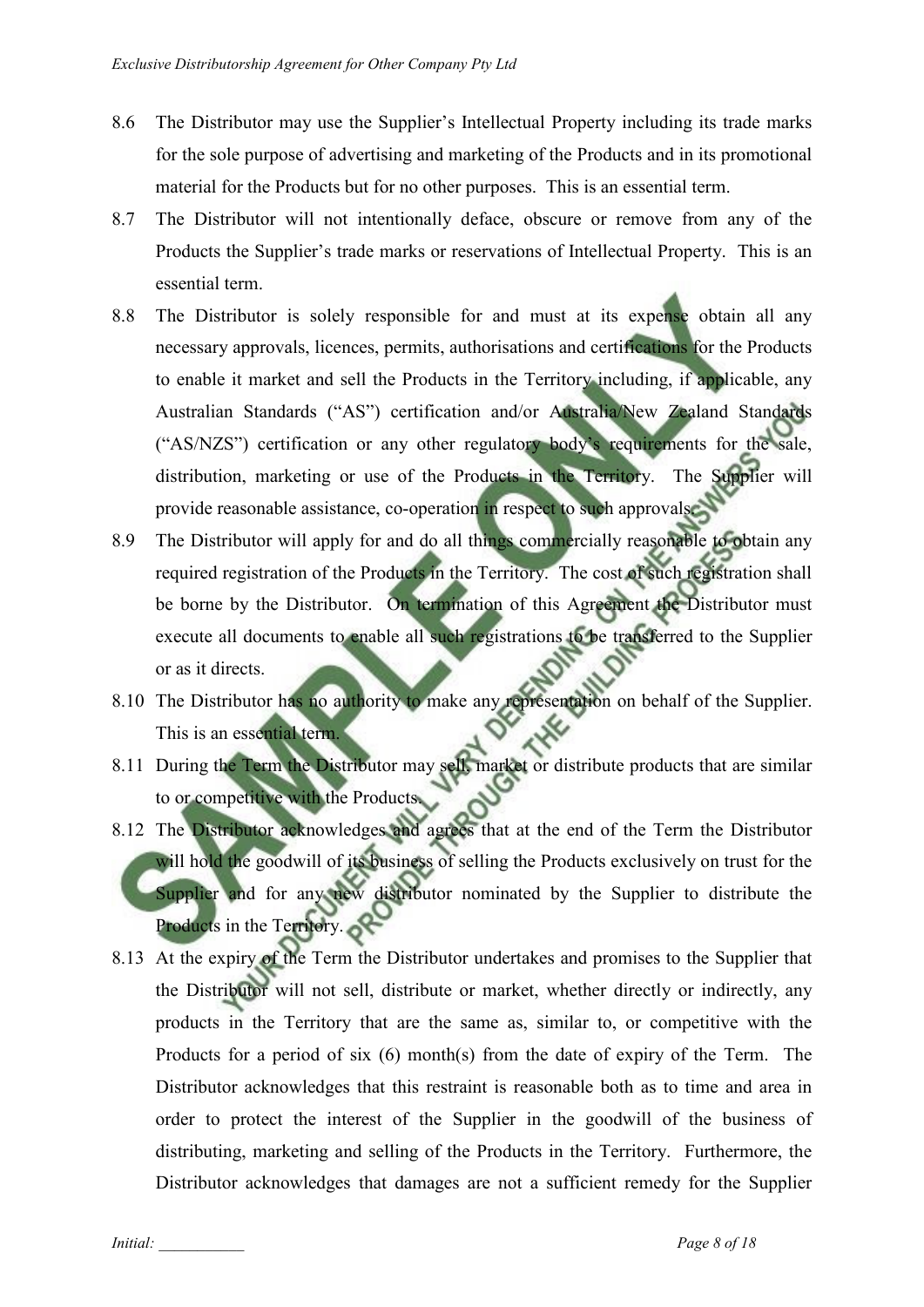should there be a breach of this clause and that the Supplier is entitled to apply for an injunction to restrain any breach or threatened breach of the clause.

### **9. SUB DISTRIBUTORS**

- 9.1 The Distributor may appoint sub distributors, licensees and franchisees for the marketing, sale, distribution and/or maintenance of the Products in the Territory. The Distributor must ensure that any Person it appoints as a sub distributor, licensee or franchisee is a Person of good repute and character with suitable experience and training capabilities to act as a sub distributor, licensee or franchisee of the Products within the Territory.
- 9.2 The Distributor is exclusively responsible for all of the acts or omissions of its sub distributor(s), franchisee(s) and sub licensee(s) in respect of the Products and indemnifies and keeps indemnified the Supplier against all liabilities and/or losses sustained as a consequence of any negligent, improper or unlawful conduct and/or omission by any sub distributor(s), licensee(s) or franchisee(s).
- 9.3 No agreement between the Distributor and any sub distributor, licensee or franchisee may be for any period exceeding the Term.
- 9.4 No agreement between the Distributor and any sub-distributor, licensee or franchisee will be binding on the Supplier or directly or indirectly impose any obligation on the Supplier.
- 9.5 The Distributor must promptly on request provide the Supplier with a copy of every sub distributor, licence or franchise agreement it enters into. None of the terms of such agreements may be inconsistent with this Agreement.

## **10. PRICES, ORDERING AND PAYMENT**

- 10.1 The current Prices for the Products are set out in Schedule B.
- 10.2 The Supplier shall not increase its Prices for any items of the Products until the expiry of the first Year of this Agreement. Thereafter, the Supplier may change its Prices at any time upon sixty (60) days prior written notice to the Distributor.
- 10.3 The Supplier will not increase its Prices for any items of the Products until the expiry of the first Year of this Agreement. Thereafter the Supplier may change its Prices at any time upon 60 days' prior written notice to the Distributor.
- 10.4 All Orders for the Products must be made by the Distributor using the Supplier's Order forms. The Supplier may from time to time amend or alter its Order form and must notify the Distributor of such changes.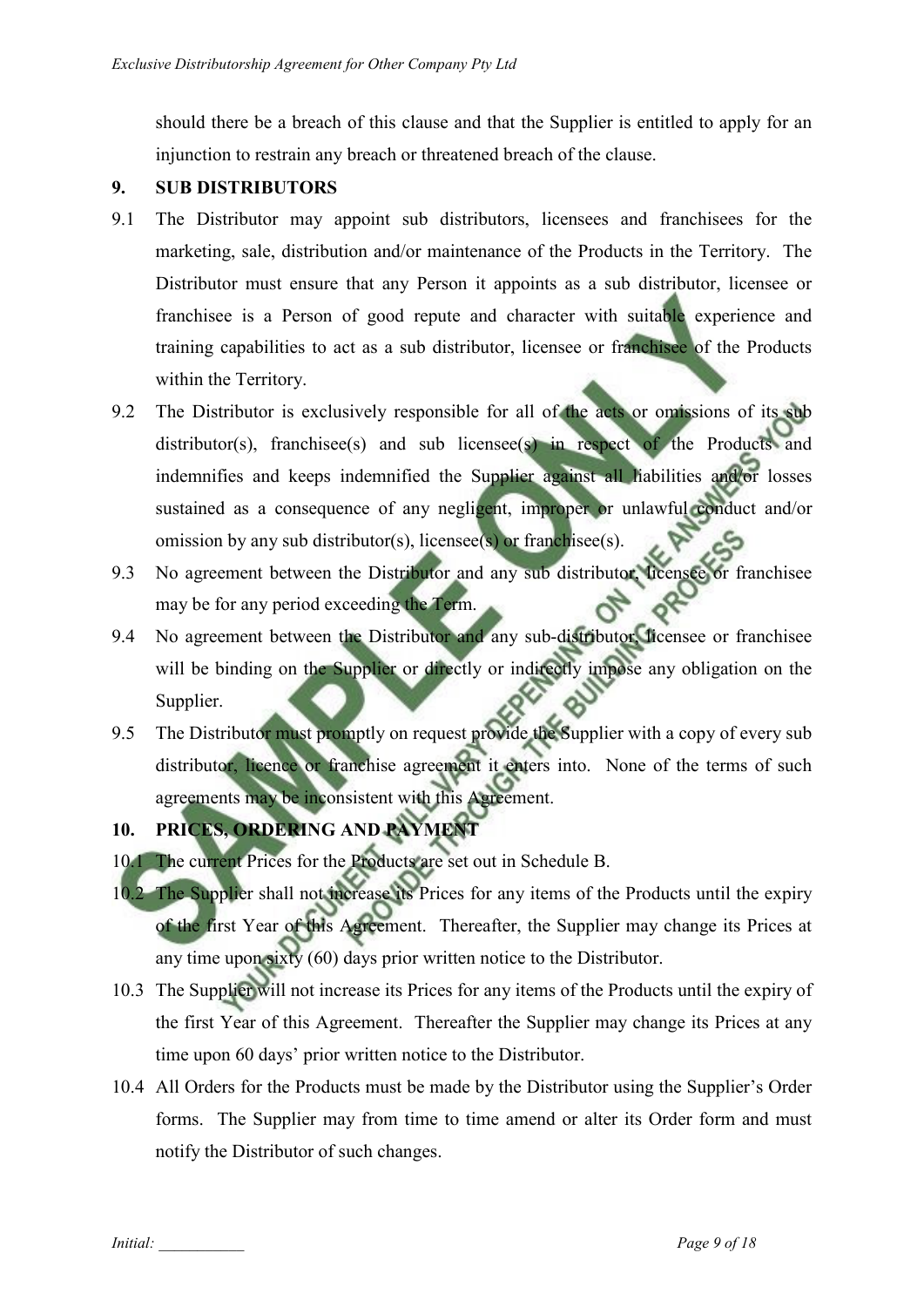- 10.5 The Supplier will issue an Invoice to the Distributor for the Products ordered 21 days prior to the nominated Delivery date of the Products.
- 10.6 The Distributor must pay the Supplier for all Products ordered: 10.6.1 within seven (7) days of receipt of the relevant Invoice from the Supplier; or 10.6.2 within seven (7) days of Delivery whichever is the last to occur. This is an essential term.
- 10.7 The Distributor must pay for all items of the Products ordered in such manner as the Supplier may reasonably require including without limitation the provision of any letter of credit or bank transfer of funds in accordance with any direction given by the Supplier. This is an essential term.
- 10.8 Unless otherwise specified by the Supplier items of the Products ordered may be paid for by: Cash, Cheque, Bank Cheque, Electronic Transfer, and any other payment method agreed by the Supplier. Where the value of the Order exceeds \$10,000.00 the Supplier may require the Distributor to secure the Order by providing the Supplier with a ninety (90) day revolving irrevocable letter of credit in favour of the Supplier and issued by an Australian Bank reasonably acceptable to the Supplier. In such circumstances the Supplier is only obliged to fulfil that Order if the said letter of credit is provided.

### **11. DELIVERY OF PRODUCTS**

- 11.1 The Supplier must Deliver the Products so Ordered by the Distributor to the Distributor.
- 11.2 Subject to sub clause 12.4, the Distributor covenants that it will bear all the costs and charges arising out of the transportation of the Products.
- 11.3 Where the Products may be hazardous, flammable or fragile, the Supplier must ensure they are packaged and labelled in accordance with all regulations relating to hazardous air/sea/overland transportation Laws for the shipment and/or transportation of such Products from the Supplier's to the place of delivery.
- 11.4 Upon Delivery of the Products the Distributor must promptly visually inspect the Products and within 14 days of such receipt give the Supplier Notice of any Products that are apparent from such inspection to be not of Merchantable Quality and the Distributor will arrange for such Products to be returned to the Supplier at the Supplier's expense. If no Notice is given in that time the Products will be deemed to be Merchantable and fit for purpose except in respect to any latent defects not reasonably apparent on inspection.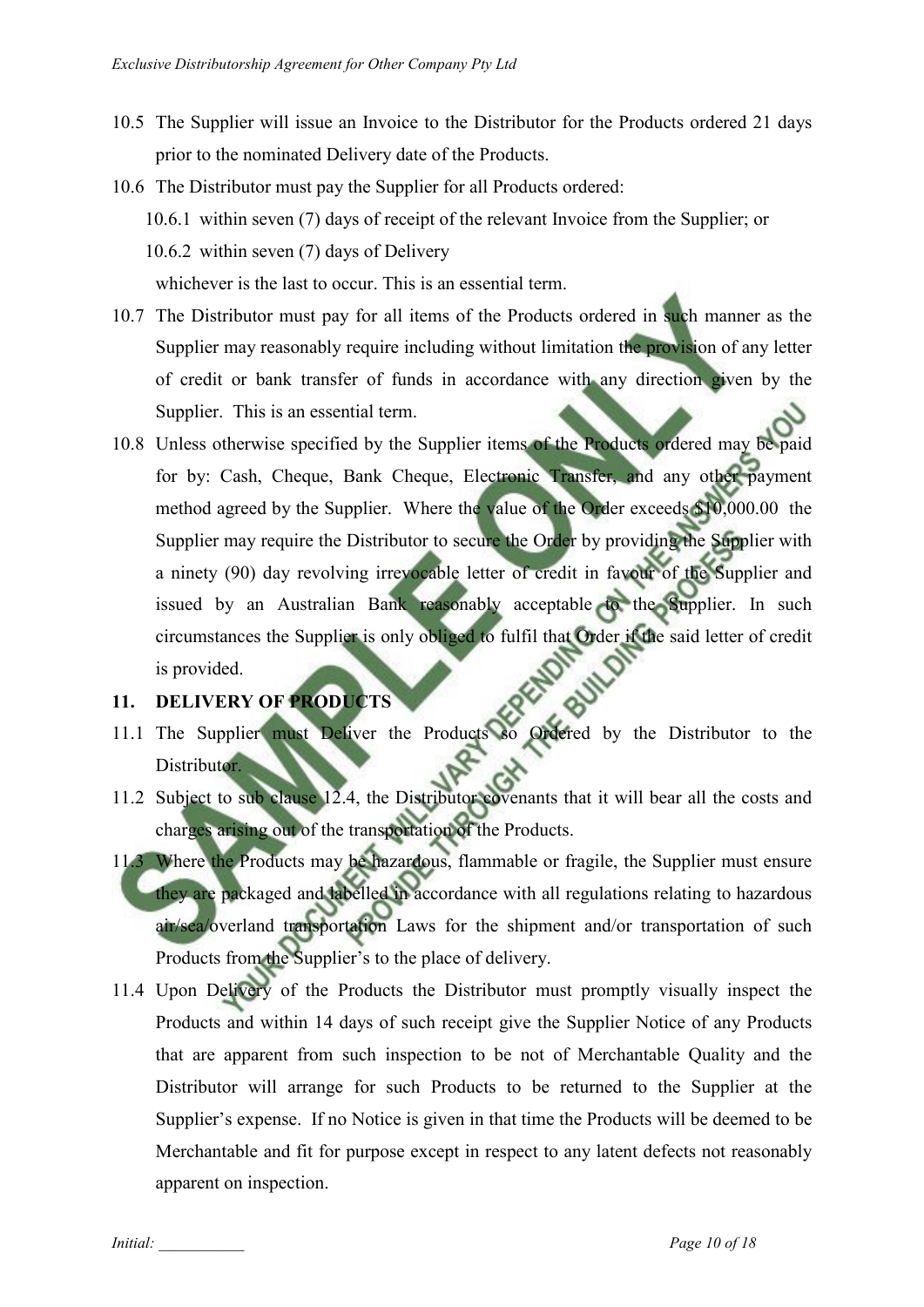11.5 The Supplier will do all things commercially reasonable to replace any defective Products as soon as possible. Where a visual inspection of the Products does not disclose any relevant defect then the Distributor must promptly notify the Supplier of such defect when it becomes aware of its existence.

#### **12. TERMINATION**

- 12.1 This Agreement may be terminated by either Party if the other Party commits a Material Breach. The procedure for termination is set out in this Clause.
- 12.2 On termination the Supplier must either:
	- 12.2.1 Deliver sufficient quantities of Products Ordered by the Distributor so as to allow the Distributor to satisfy all of its outstanding contractual obligations to its Consumers, or
	- 12.2.2 at its sole discretion take over responsibility for meeting all those outstanding orders, in which event the Supplier indemnifies the Distributor against any liability to those Consumers in respect to those outstanding Orders.
- 12.3 It is a breach of an essential term by the Distributor and the Supplier will be entitled to terminate this Distributorship by giving 14 days' prior Notice to that affect to the Distributor if ·
	- 12.3.1 The Distributor fails to pay any amount owing to the Supplier within 14 days of the date of a written request by the Supplier to make payment;
	- 12.3.2 The Distributor becomes insolvent;
	- 12.3.3 The Distributor commits any breach of this Agreement and fails to remedy that breach within 14 days of the date of a written request from the Supplier to do so;
	- 12.3.4 The Distributor ceases to carry on business in the Territory;
	- 12.3.5 The Distributor ceases to use commercially reasonable efforts to market, distribute and sell the Products in the Territory;
	- 12.3.6 The Distributor fails to follow any reasonable and lawful direction given by the Supplier for the purposes of safe guarding the Supplier's Intellectual Property or Confidential Information;
	- 12.3.7 The Distributor fails to meet the Target (if any specified in Schedule A) for any Year:
	- 12.3.8 The Distributor breaches any term of this Agreement that is expressed to be an essential term.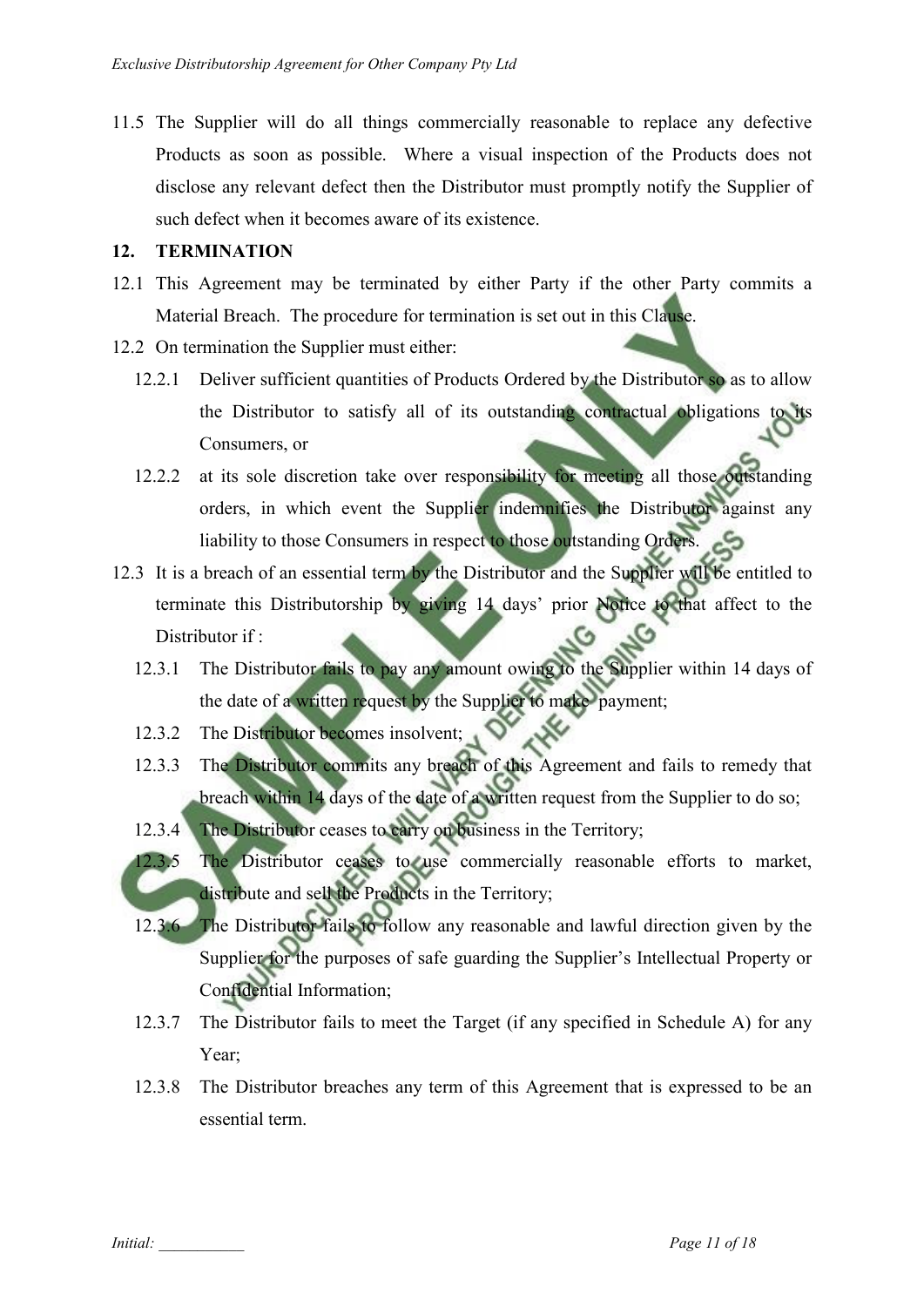- 12.4 It is a breach of an essential term by the Supplier and the Distributor will be entitled to terminate this Distributorship by giving 14 days' prior Notice to that affect to the Supplier if:
	- 12.4.1 The Supplier fails to Deliver any of the Products to the Distributor within 30 days of the time specified in the Order for Delivery and the Distributor has requested in writing such Delivery and that Delivery has not been made within that 30 days or within 14 days of such request, whichever is the longer;
	- 12.4.2 The Supplier fails to make any payment due by it to the Distributor within 14 days of being requested by the Distributor in writing to make such payment;
	- 12.4.3 The Supplier becomes insolvent;
	- 12.4.4 The Supplier commits any breach of this Agreement and fails to remedy that breach within 14 days of being requested by the Distributor to remedy that breach;
	- 12.4.5 The Supplier ceases to carry on business;
	- 12.4.6 The Supplier ceases to supply any of the Products or fails to maintain the quality of any of the Products;
	- 12.4.7 The Supplier fails to follow any reasonable and lawful direction given by the Distributor for the purposes of protecting the Distributor's Confidential Information or the Distributor's Intellectual Property;
	- 12.4.8 There is a substantial product recall of any of the Products in the Territory;
	- 12.4.9 It becomes unlawful to sell the Products or any of them in the Territory;
	- 12.4.10 The Supplier breaches any term of this Agreement that is expressed to be an essential term.
- 12.5 Notwithstanding anything elsewhere contained in this Agreement and without giving any Notice under this clause either Party may terminate this Distributorship immediately by giving Notice to the other Party if the recipient Party of such Notice has breached any Law then applying to this Agreement or does any act or omits to do any act that could cause the terminating Party to be in breach of any Law applicable to this Agreement or wrongfully and knowingly uses or discloses the terminating Party's Confidential Information to any third party.
- 12.6 Upon termination each of the Parties must promptly return to each other all Confidential Information and Intellectual Property belonging to the other Party. Where such Confidential Information is incapable of being returned in tangible form then each Party warrants to the other that it will destroy all electronic records of such Confidential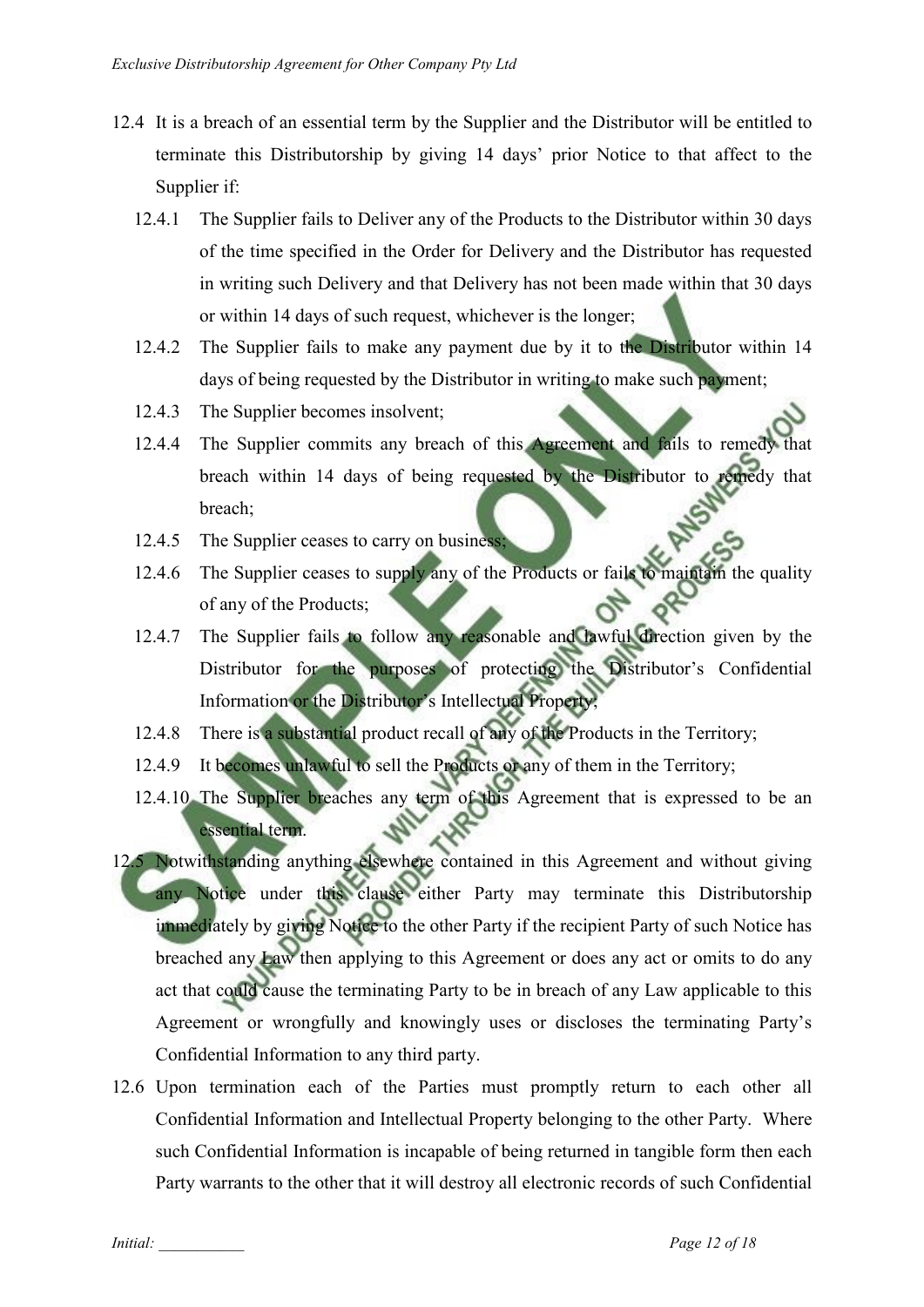Information. In addition, the Distributor must return to the Supplier or, if required by the Supplier, destroy any point of sale displays and other marketing materials provided to the Distributor by the Supplier.

- 12.7 Notwithstanding termination of the Distributorship, this Agreement will continue to be binding on the Parties and fully enforceable in respect to the rights and obligations of each Party relating to:
	- 12.7.1 the payment of any sum;
	- 12.7.2 any continuing obligations to any Consumers;
	- 12.7.3 Product warranty to Consumers;
	- 12.7.4 Confidential Information;
	- 12.7.5 return of property and transfer of Trade Marks and Intellectual Property;
	- 12.7.6 Obligations in this Clause and otherwise in this Agreement that are expressly intended to apply after termination;
- 12.8 On termination of the Agreement:
	- 12.8.1 The Distributor must promptly notify the Supplier of all stock of the Products which it has and which are not required by it to fulfil outstanding contractual obligations to Consumers.
	- 12.8.2 The Supplier may (but is not obliged) within 14 days buy back all stock of the Products held by the Distributor which the Distributor is not contractually obliged to sell to its Consumers. The price the Supplier will pay for the buy back of stock will be the price paid by the Distributor for the stock plus 10% less all set offs (if any) of amounts owing by the Distributor to the Supplier. Nothing in this paragraph obliges the Supplier to buy back stock that is unfit for sale or that has been damaged. Damage includes damage to packaging.
	- The Distributor must, subject to this Agreement, meet all its outstanding contractual obligations in any respect to its Consumers.
	- 12.8.4 If within 14 days of termination the Supplier has not purchased all the stock of the Products held by the Distributor then notwithstanding anything elsewhere contained, the Distributor will be entitled to sell all its remaining stock of the Products in the Territory.
	- 12.8.5 In the event of the Supplier buying back the stock of the Products the Supplier will pay (less any set offs) the Distributor for all such stock bought back and take delivery thereof at the date and time of payment. Delivery will be at the place where the stock is stored by the Distributor.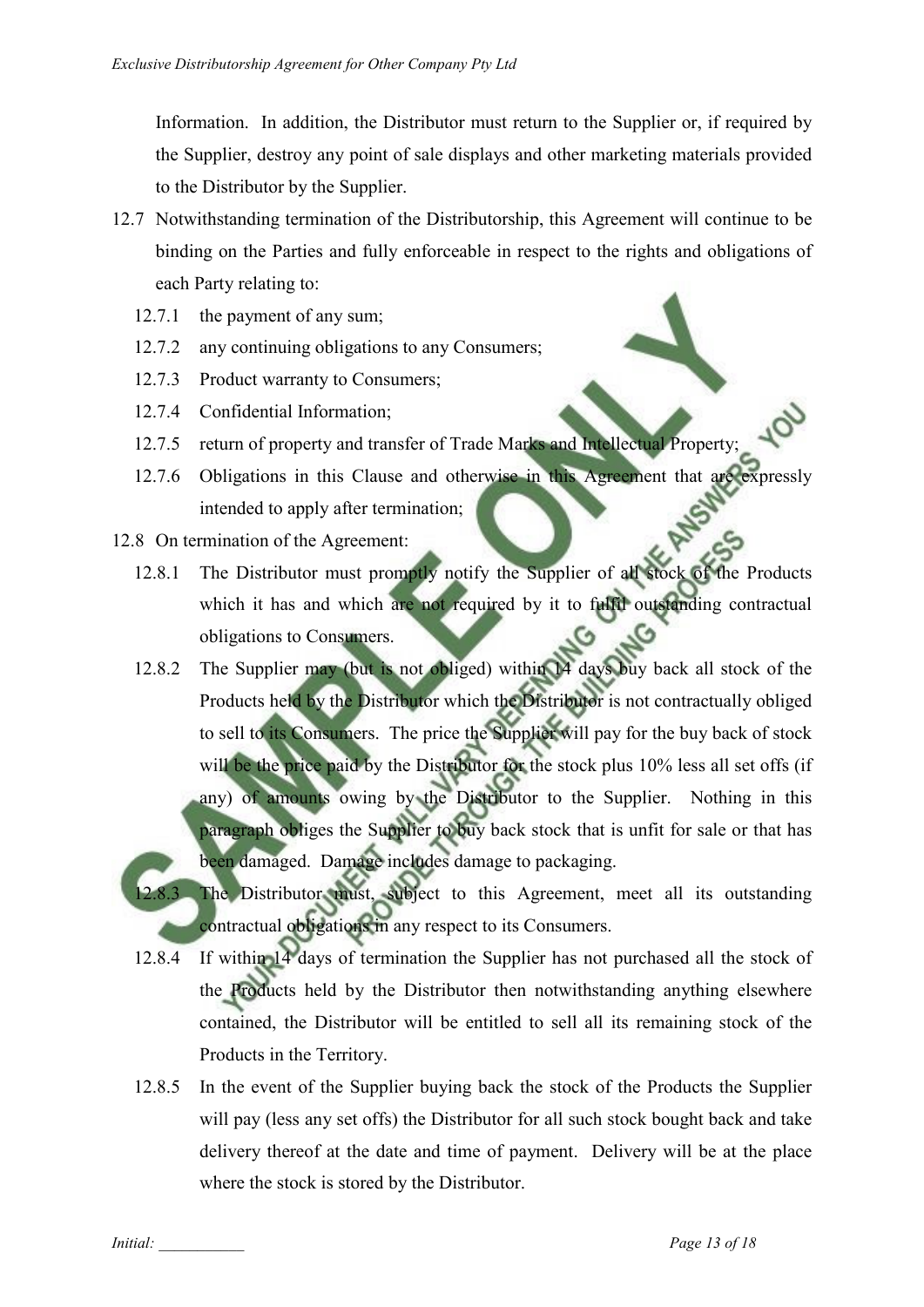### **13. RELATIONSHIP**

- 13.1 The Parties acknowledge that they are not in partnership, there is no joint venture between them or franchise arrangement and that the only relationship between them is that of seller (in the case of the Supplier) and as buyer (in the case of the Distributor) in respect of the Products on the terms in this Distribution Agreement. Neither Party may claim or hold itself out as having any other relationship, authority, right or entitlement to represent or act as agent of the other or to have any interest or shareholding in the other.
- 13.2 The Distributor sells all the Products to Consumers as principal not as agent for the Supplier.
- 13.3 It is expressly agreed that nothing in this Agreement will give rise to any fiduciary relationship between the Supplier and the Distributor and neither Party owes any fiduciary duty to the other in respect of its conduct.
- 13.4 It is expressly acknowledged that nothing in this Agreement confers upon the Supplier the right to direct the Distributor to conduct its business in any particular way. The Distributor acknowledges that it has not paid any premium or other sum as consideration for entering into this Agreement nor has it been required as a precondition to entering into this Agreement to purchase any Products or pay for any training or other services.

# 14. DISPUTE RESOLUTION AND JURISDICTION

- 14.1 It is agreed by the Parties that this Agreement is to be construed in accordance with the Law of Australia and each Party covenants that it submits to the jurisdiction of the Courts of the State or Territory in which the Territory is located for the resolution of any dispute under the Agreement. If the Territory is the whole of Australia then the Parties submit to the jurisdiction of all State and Territory Courts and Federal Courts. 14.2 The Parties will comply with the following dispute resolution procedure:
	- 14.2.1 where a dispute arises between the Parties, the complainant Party will set out in writing and in English what it regards the dispute to be, telling the respondent

Party:

- (a) the nature of the dispute; and
- (b) what outcome the complainant wants;
- (c) what action the complainant Party requires in order to settle the dispute;
- 14.2.2 Both Parties will make every effort to resolve the dispute through negotiation and will in so doing act in good faith;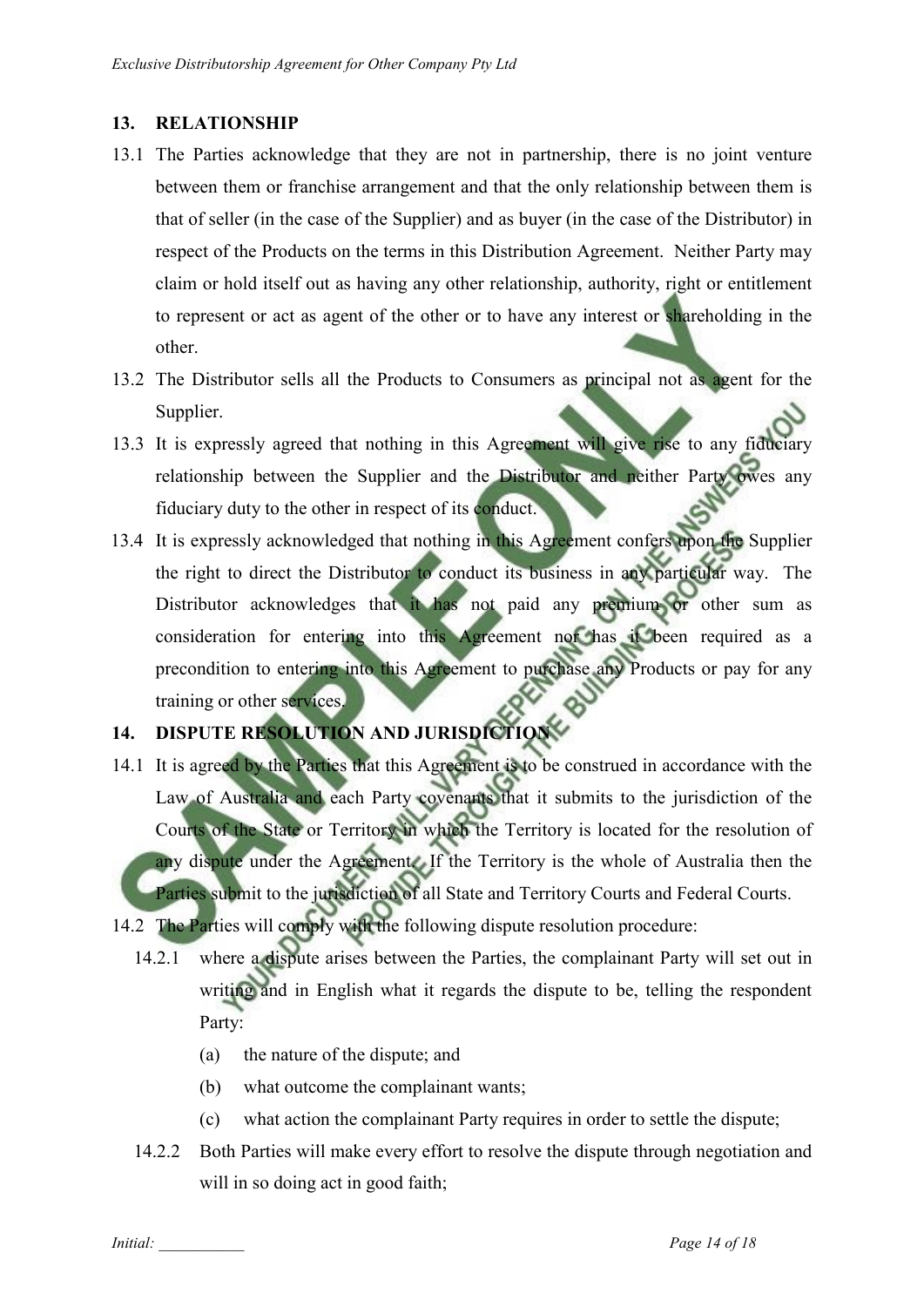- 14.2.3 For mediation under this Agreement:
	- (a) if the Parties cannot agree under sub clause (b) within 7 days, either Party may refer the matter to a mediator; and
	- (b) if the Parties cannot agree about who should be the mediator, either party may ask the Chief Executive Officer (at that time) of the Australian Commercial Disputes Centre to appoint a retired Judge or court officer or practising barrister of at least 10 years admission to the Bar to act as the mediator and that mediator will act as mediator of the dispute;
- 14.2.4 The mediator may decide the time and place for mediation;
- 14.2.5 The Parties or their legal representative(s) must attend the mediation and try in good faith to resolve the dispute through mediation;
- 14.2.6 The Parties are equally liable for the costs of mediation and the costs of the mediator under this part unless they agree otherwise. The Parties must pay their own costs for attending at or being represented at the mediation;
- 14.2.7 Nothing in this clause affects the right of a Party to take legal proceedings under this Agreement, if mediation fails to resolve the dispute;
- 14.2.8 Nothing contained in the dispute resolution procedures above will deny or delay any Party seeking immediate injunctive relief from an appropriate Court where in the reasonable opinion of the Party the failure to obtain such relief would cause irreparable damage to the Party concerned;
- 14.2.9 These dispute resolution procedures will not apply to events giving rise to a right of termination of this Agreement where there is no legitimate dispute as to the occurrence of that event.

## **15. VARIATION AND WAIVER**

- 15.1 This Agreement may only be varied in writing signed by both the Parties.
- 15.2 The waiver by any Party of any right or entitlement or to claim in respect of any breach of this Agreement must be in writing signed by the Party so waiving. No purported waiver that is not in writing and signed by the waiving Party will have any effect whatsoever.
- 15.3 A waiver will not preclude that waiving Party from relying upon any such right or entitlement arising in the future or to claim in respect of any subsequent breach of this Agreement even if that future right, entitlement or subsequent is the same as that previously waived.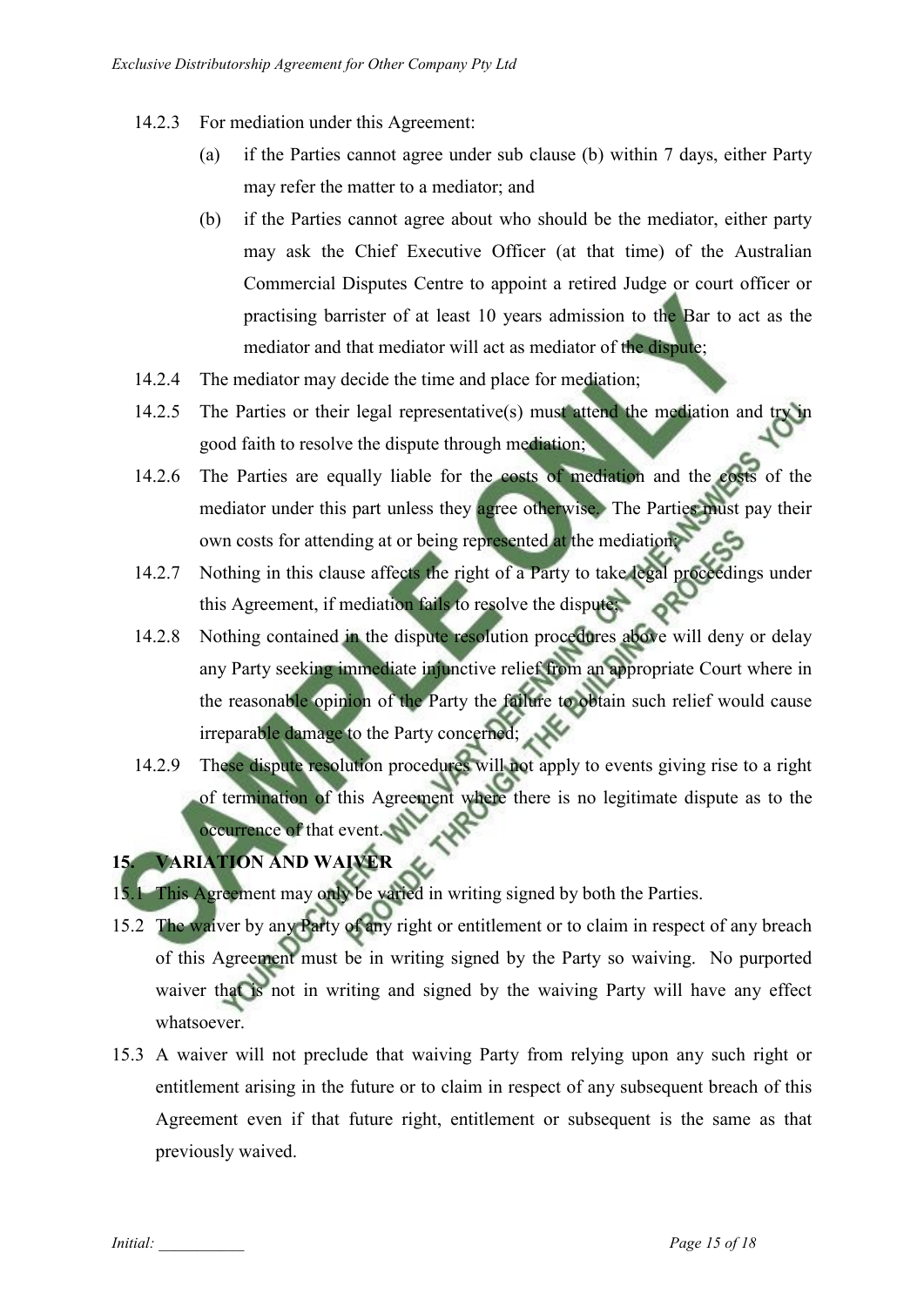### **16. NOTICES**

- 16.1 All Notices or requests given by either Party to the other are deemed to have been properly given if posted by mail or faxed to the addresses or fax numbers set out in Item Five of Schedule A.
- 16.2 Any Notice or request sent by fax will be deemed served on the day after faxing. A facsimile transmission record will be conclusive evidence of the date of faxing. Any Notice or request sent by mail will be deemed served 7 days after the date of posting, not including the date of posting.
- 16.3 Any Notice or request sent by a Party to the other must be signed by a director or officer of the sending Party or appear on its face (where a fax) to be so signed.
- 16.4 All Notices must be given in English.
- 16.5 Either Party may change its details for service of a Notice by serving a Notice on the other party setting out its new address for service and/or facsimile number.

### **17. ENTIRE AGREEMENT**

17.1 This Agreement represents the entire agreement between the Parties relating to the subject matter of the Agreement and supersedes all prior agreements, understandings, representations and warranties relating to the subject matter of this Agreement. No Party has relied on or been induced by any representations or promises made to it prior to entering into this agreement in reaching its decision to enter into this Agreement on these terms.

### **18. FORCE MAJEURE**

18.1 Except for obligations to make payment, non-performance by any Party will be excused to the extent that performance is rendered impossible or impractical by acts of God, lighting strike, earthquakes, floods, storms, explosions, fires and any natural disaster, acts of war, acts of public enemies, terrorism, riots, civil commotion, malicious damage, sabotage and revolution or governmental acts or orders or restrictions.

### **19. SEVERABILITY**

19.1 If any clause of this Agreement is invalid under any applicable such Law, the clause will be limited, narrowed, construed or altered as necessary to render it valid, but only to the extent necessary to achieve such validity. If necessary the invalid clause will be deleted from the Agreement and the remaining clauses will remain in full force and effect.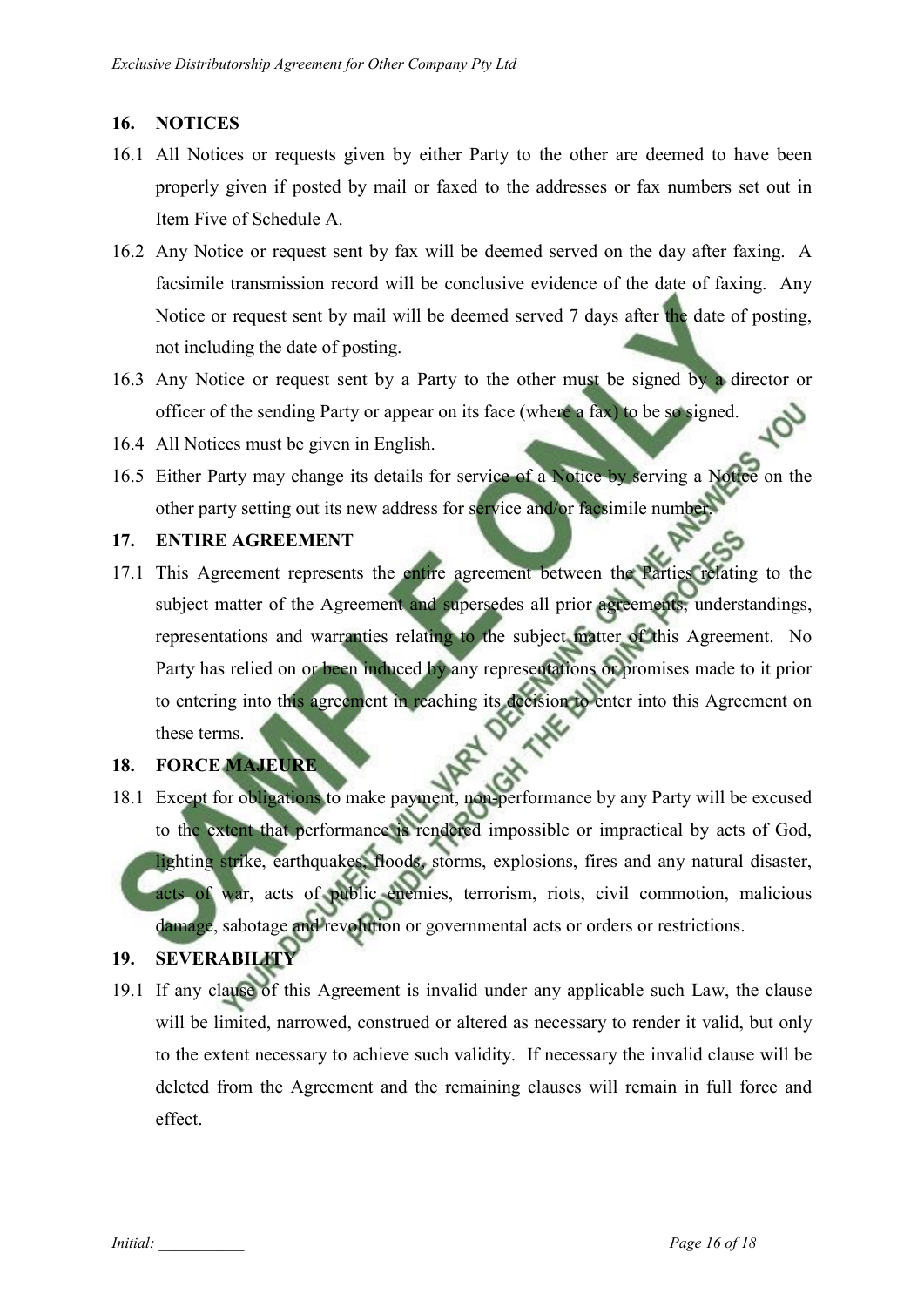### **20. COUNTERPARTS**

20.1 This Agreement may be executed in counterparts, each of which will be deemed to be an original and all of which together will constitute one instrument and Agreement.

### **21. NO THIRD PARTY BENEFICIARIES**

**LOUR DOCUMENT** 

21.1 This Agreement is entered into for the benefit of the Parties and may not be deemed to grant any rights or interests to any third party.

### **22. LEGAL ADVICE**

22.1 Each Party acknowledges and represents to each other that it has had the opportunity to seek and obtain separate and independent legal advice before entering into this Agreement. If either Party has entered this Agreement without first taking legal advice it has done so at its sole and absolute discretion and it will had be entitled to rely upon<br>the absence of legal advice as a defence to the change of any of the changes of this<br>Agreement. the absence of legal advice as a defence to any breach of any of the clauses of this Agreement.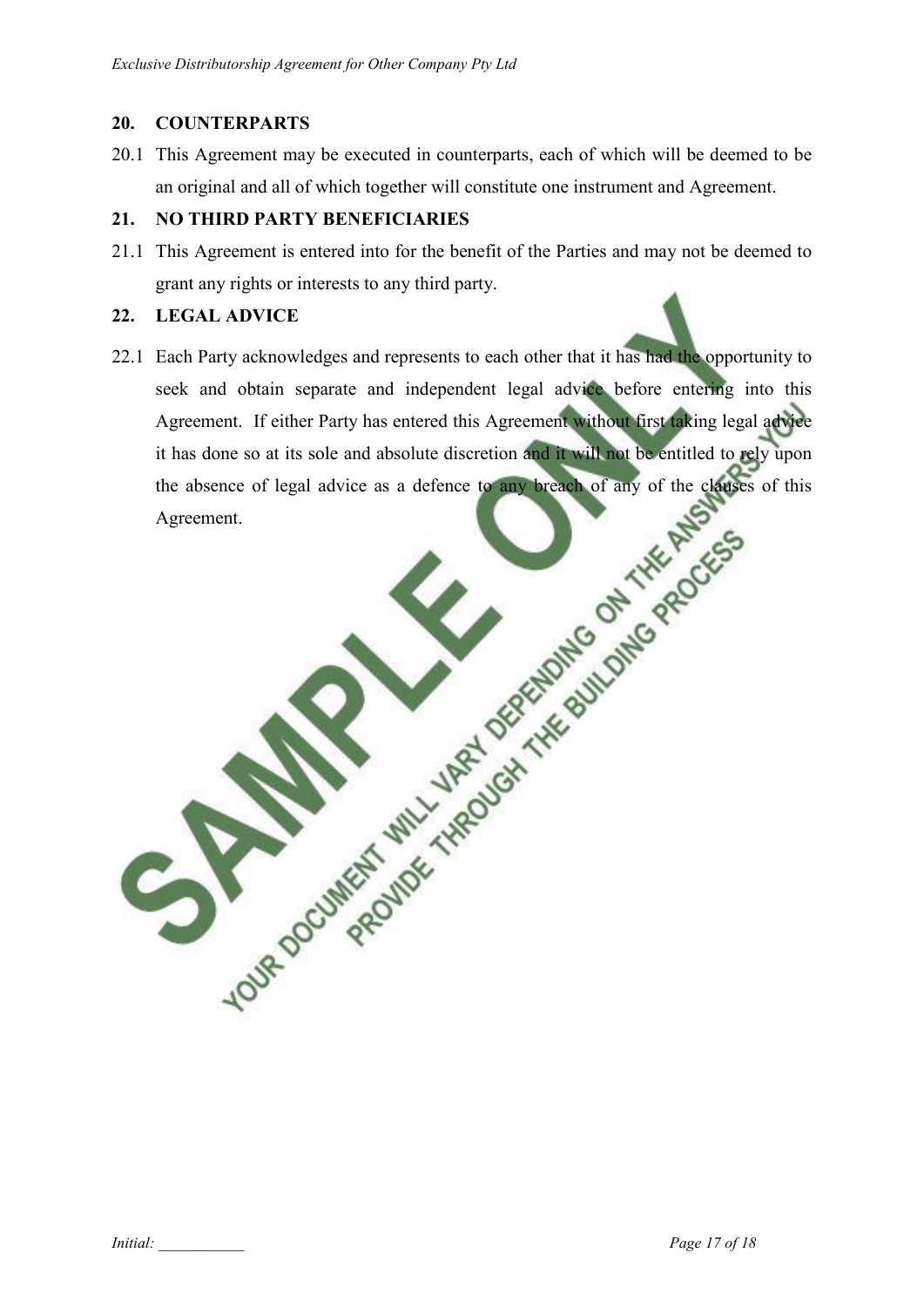## **EXECUTED AS AN AGREEMENT on the day first mentioned.**

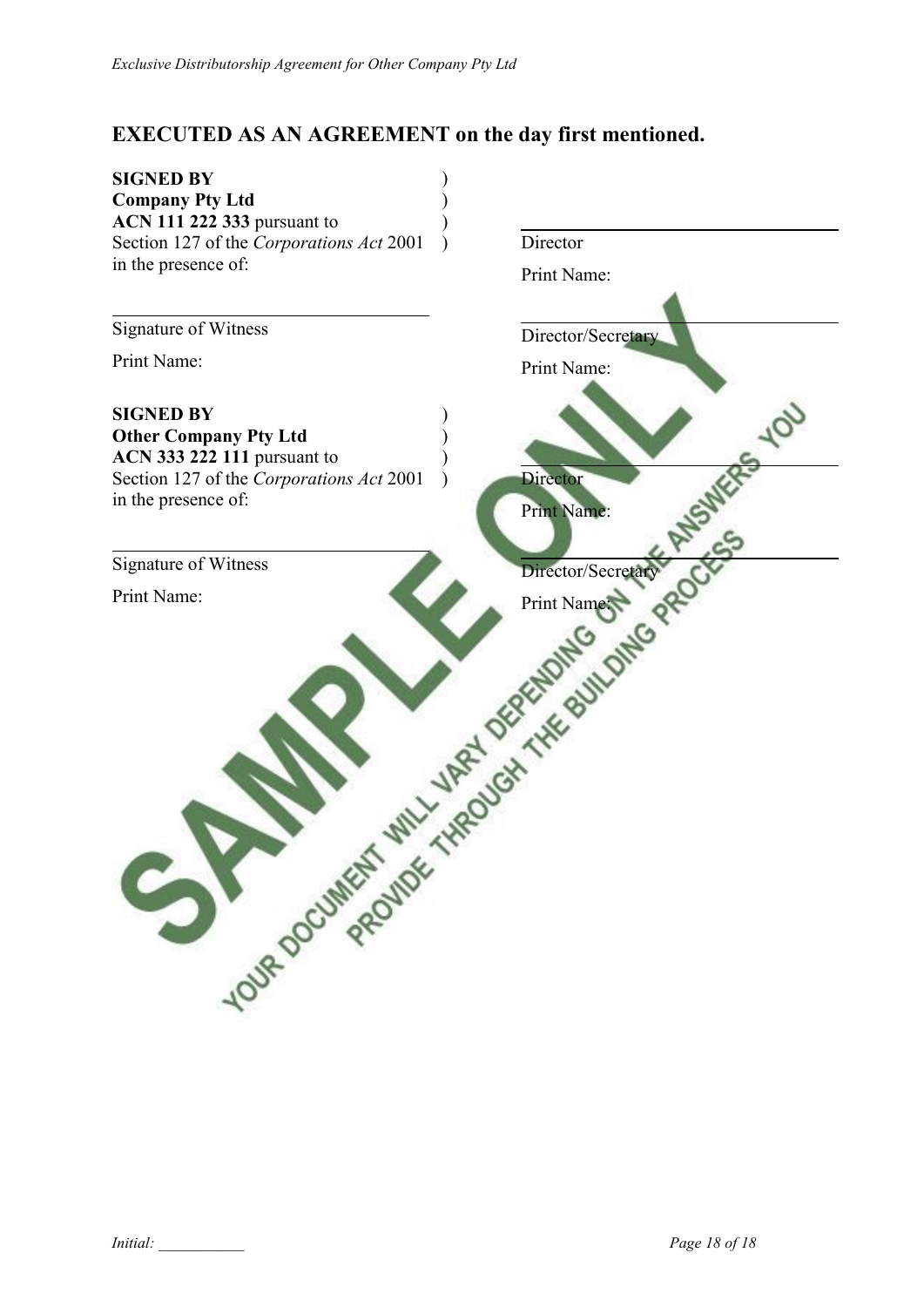## **SCHEDULE A**

## **Item - The Territory**

Perth

### **Item - The Term**